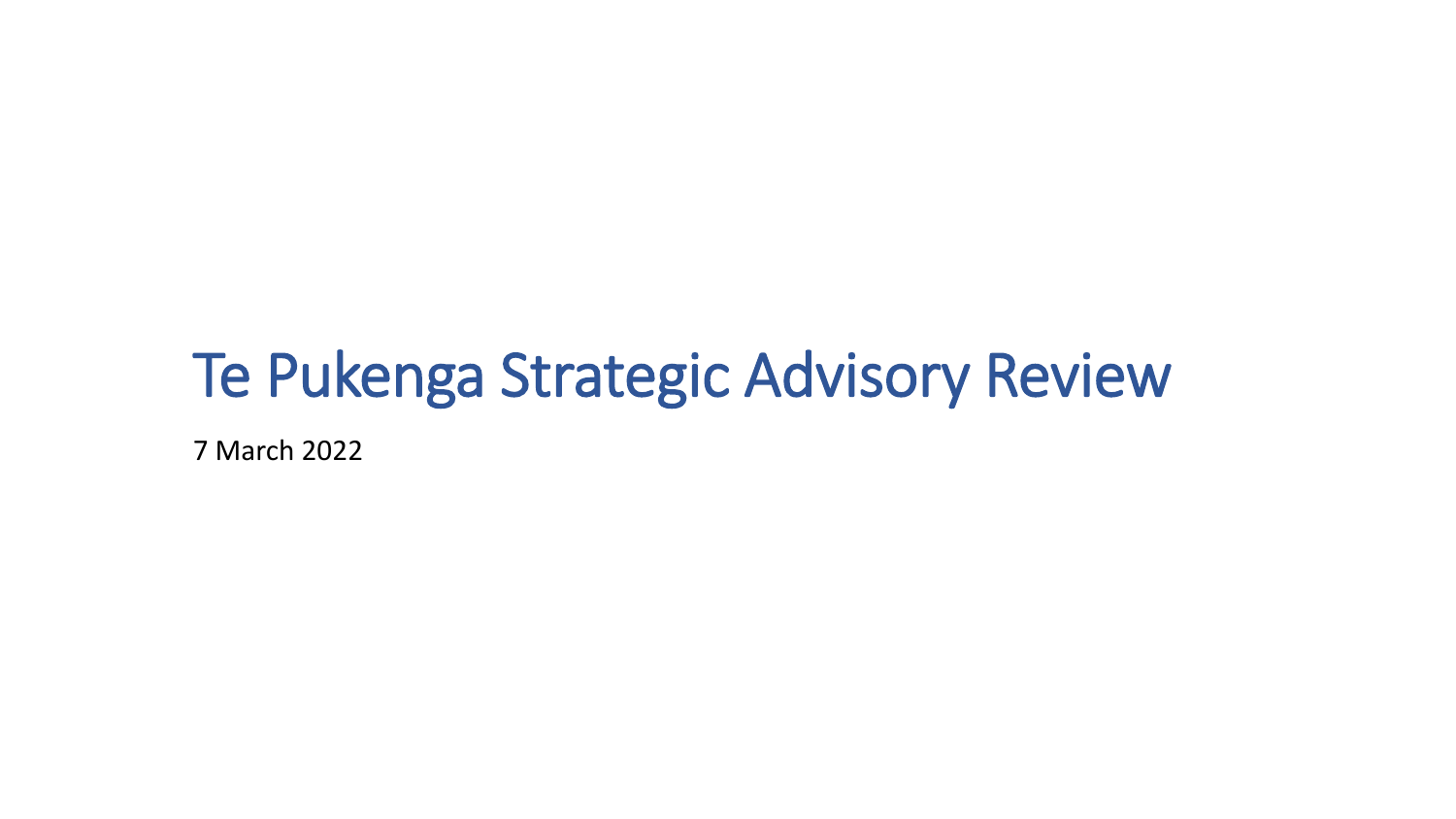#### **INTRODUCTION:**

This Review is a focused high-level assessment of the current status, strategic risks and issues within the Te Pukenga Transformation Programme and its alignment with the expectations of the Minister. Its purpose is to provide advice to the Te Pukenga Council and Chief Executive of the Tertiary Education Commission with any practical measures that may improve the programme's success. It is based on interviews within Te Pukenga and TEC, including the ROVE Board, and a limited review of information.

It has been clear that there is strong commitment to the intent of the ROVE reforms, and it is acknowledged that a great deal of work has been undertaken in a challenging work environment. That said, 1 January 2023 represents a significant milestone for the ROVE programme and there is much that remains to be done.

#### **CONCLUSION:**

**The programme as currently configured will not meet the Minister's expectations, as we understand them, for 1 January 2023, unless there is a clear intervention of additional resources with an appropriate mandate.**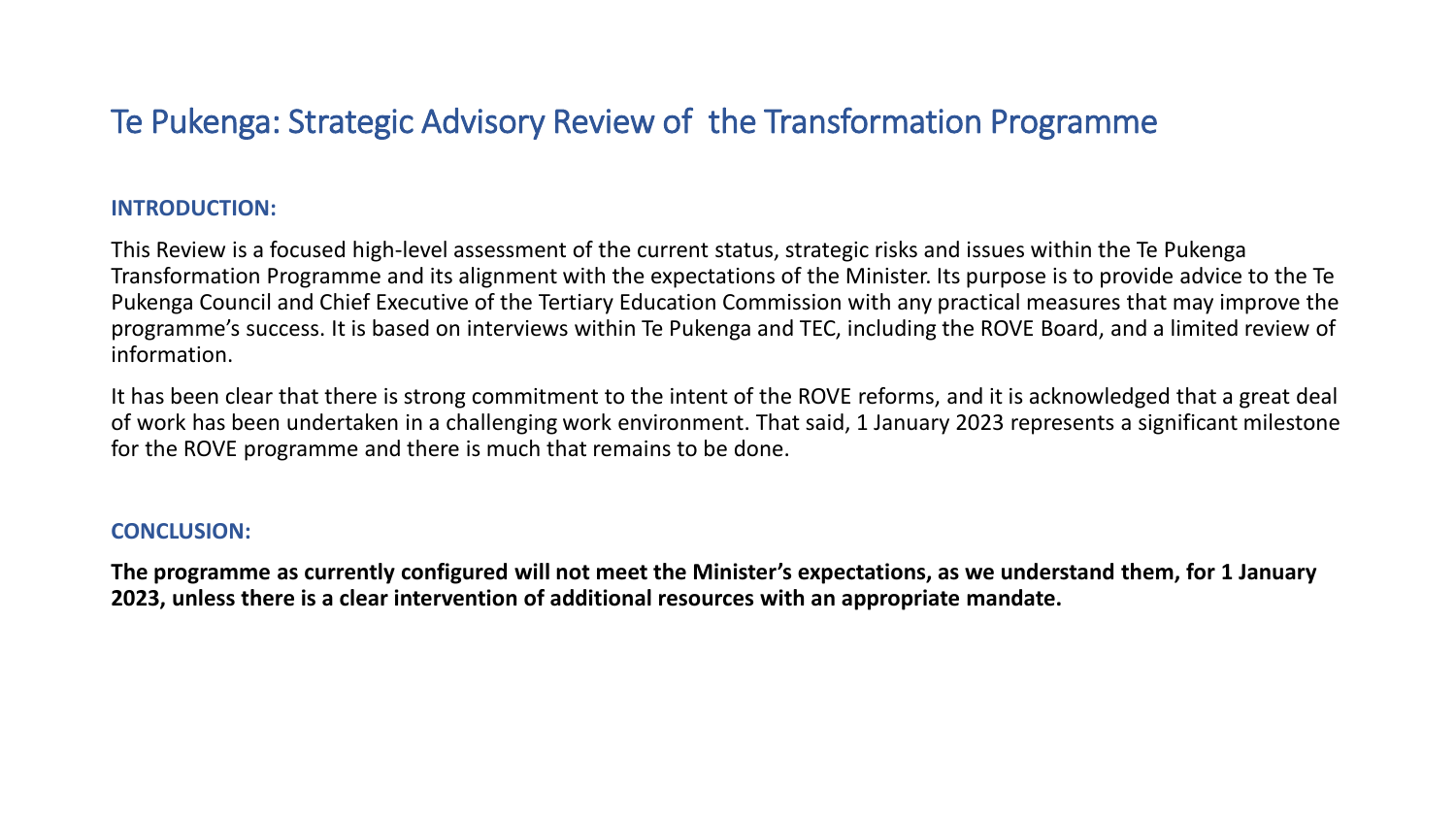## **KEY ISSUES:**

# **Issue 1: There is not an agreed Minimum Viable Product (MVP) to be delivered on 1 January 2023**

Te Pukenga and TEC hold different views of what will be delivered on 1 January 2023 and have done so for some time. This is a significant cause of tension between the two organisations.

# **Issue 2: The programme governance and management structures and processes are not yet sufficiently robust to provide confidence to stakeholders that delivery is feasible**

Recent efforts notwithstanding, Council oversight, Transformation Board governance, Programme management structures, risk management and programme reporting have not yet reached best practice standards. A prioritised integrated programme with a critical path has not yet been delivered (noting it is due at the end of February).

# **Issue 3: The detailed operating model, organisation structures and governance models required to enable transformational change have yet to be delivered with the result that restructuring within the regional and local delivery system will likely be a 2023 activity**

The level of work required to develop the detailed design of the operating model, organisation structures and governance arrangements at the regional and local levels with sufficient time for consultation, and preparation for implementation and execution is significant. In the absence of a detailed plan, it is difficult to determine what is able to be accomplished by 1 January 2023.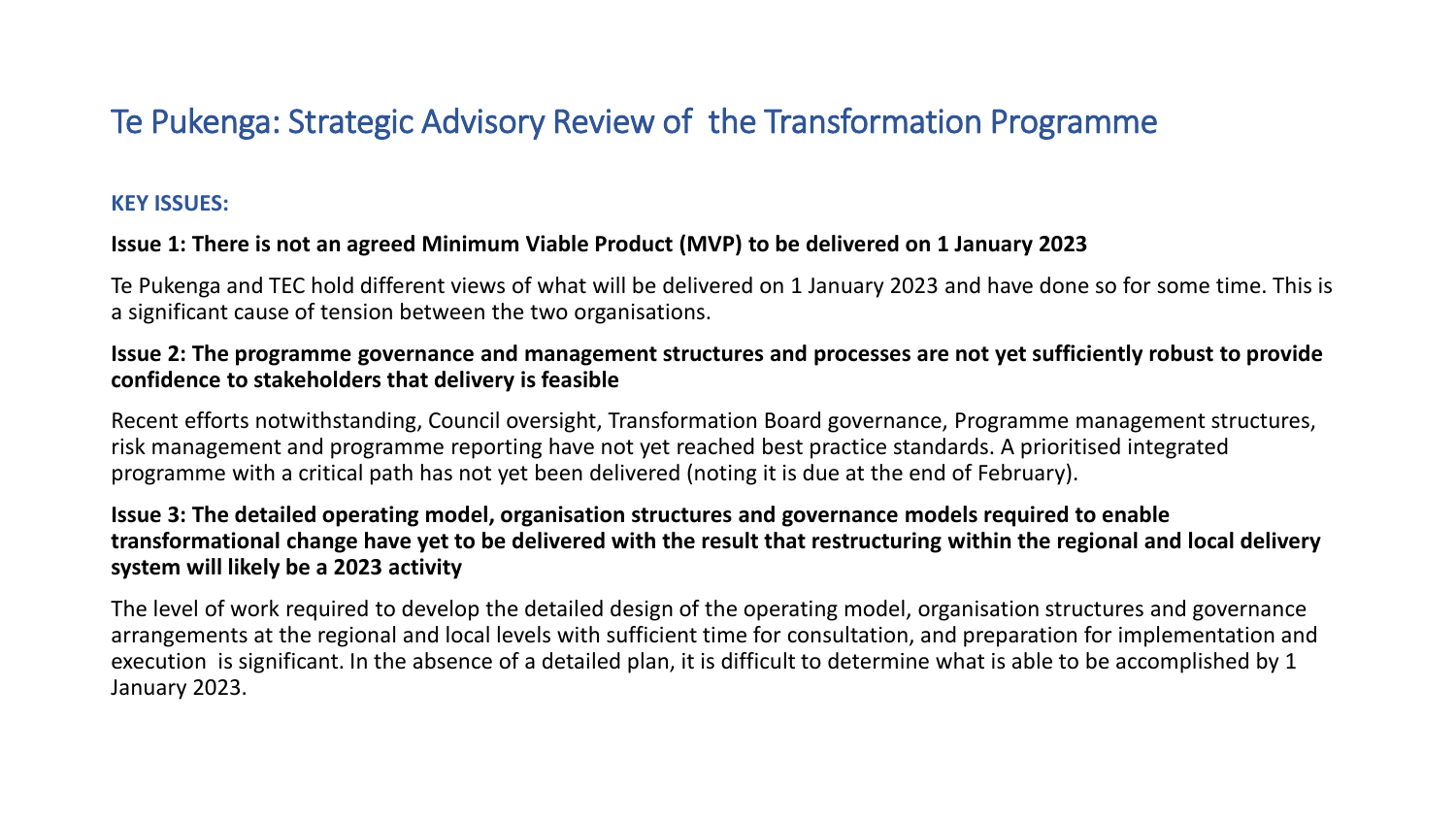# **KEY ISSUES (Cont'd):**

**Issue 4: The academic, work-based learning and integrated learning network designs will likely land before new regional and local delivery structures and leadership are in place**

Work has progressed well in the academic and work-based learning streams and is ahead of progress on the operating model detailed design.

#### **Issue 5: ITPs do not fully understand the extent of change required by the reforms and do not seem to receive direction**

Whilst there is good engagement at the academic level many aspects of ITP behaviour seem to reflect business as usual and an anticipation of minimal change. There is a sense Te Pukenga has yet to establish control of ITPs

### **Issue 6: Te Pukenga has been slow to build out its own capabilities in support functions such as finance, technology and information and human resources impairing its ability to be ready on 1 January 2023**

Ideally leadership of these support functions would be in place to drive the relevant aspects of the detailed operating model design and progress implementation. Without them Te Pukenga is not well placed to provide functional leadership to ITPs and prepare for implementation of the detailed operating model.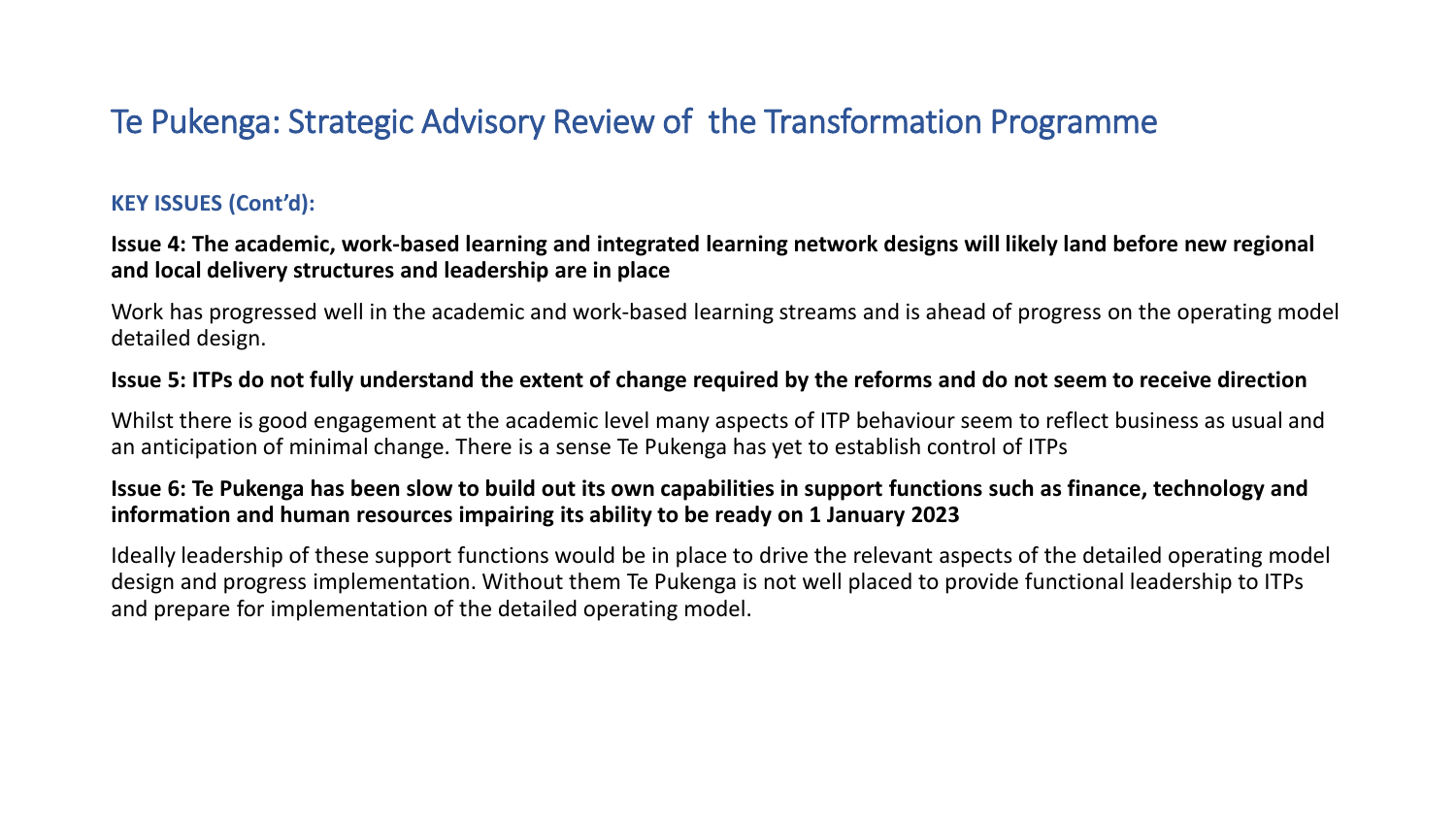# **KEY STRATEGIC RISKS:**

# **Risk 1: The transformation required to give effect to the ROVE reforms will take longer and may not deliver the scope of change expected**

This risk arises from the measured approach to transition and delays to finalisation of detailed design.

## **Risk 2: The proposed transition and transformation will not be financially viable**

This risk arises from delays to the completion of the Programme Business Case.

#### **Risk 3: Lack of progress will undermine sector and stakeholder confidence in the ability to deliver reform**

This risk arises from delays to finalisation of detailed design, absence of agreement on deliverables on 1 January 2023, and lack of visibility of the programme plan and critical path.

## **Risk 4: Flight of key staff in ITPs and ITOs will impact the ability to execute change**

This risk arises from lack of certainty for affected staff about roles and terms and conditions, tight labour market conditions and the outcome of upcoming collective agreement negotiations.